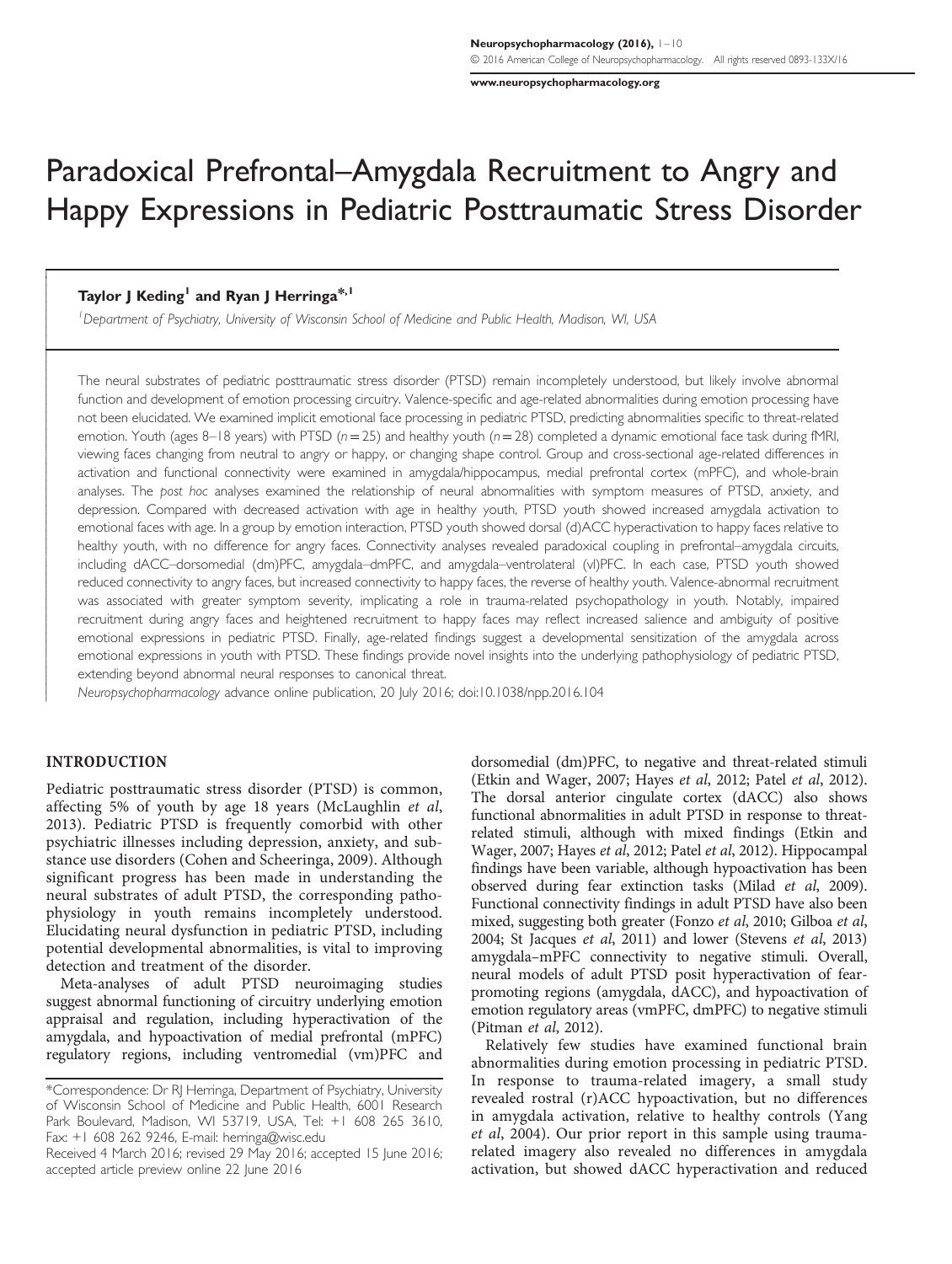amygdala–mPFC connectivity in pediatric PTSD [\(Wolf and](#page-9-0) [Herringa, 2016](#page-9-0)). During face processing, youth with posttraumatic stress symptoms (PTSS) showed hyperactivation of the amygdala and vmPFC, but no differences in dACC activation across neutral and emotional faces ([Garrett](#page-8-0) et al, [2012](#page-8-0)). Decreased dmPFC activation to fear faces has been reported in female youth with PTSS, suggesting possible sex differences ([Crozier](#page-8-0) et al, 2014). Finally, PTSS were found to be negatively correlated with amygdala–dmPFC/pre-supplementary motor area (SMA) functional connectivity to fear versus neutral faces (Cisler et al[, 2013\)](#page-8-0).

These studies provide initial evidence of prefrontal– amygdala dysfunction in pediatric PTSD/PTSS, yet important questions remain. First, it remains unclear whether abnormalities in face processing are emotion specific (eg, to threat), as seen in adult PTSD. Second, little is known regarding functional brain connectivity in pediatric PTSD that can provide important information about network-level dysfunction. Finally, age-related abnormalities in face processing have not been reported in pediatric PTSD, and this may provide important clues about neurodevelopmental divergence. Based on studies in healthy youth, this may be especially true for the development of prefrontal–amygdala ([Burghy](#page-7-0) et al, 2012; [Gabard-Durnam](#page-8-0) et al, 2014; Gee [et al](#page-8-0), [2013b; Herringa](#page-8-0) et al, 2013a) and prefrontal–hippocampus function ([Herringa](#page-8-0) et al, 2013a). Furthermore, our prior study in this sample revealed decreased dmPFC activation and amygdala–vmPFC connectivity with age during trauma imagery, suggesting altered neurodevelopment in key emotion processing pathways in pediatric PTSD. Whether similar developmental abnormalities are present during emotional face processing remains unknown.

To address these knowledge gaps, we used functional (f) MRI to examine brain activation and functional connectivity to dynamic emotional faces in a cross-sectional sample of youth with severe PTSD and nontraumatized healthy youth. We predicted that youth with PTSD would display agerelated sensitization of the amygdala based on prior studies of childhood adversity (see, eg, Gee et al[, 2013a;](#page-8-0) [Swartz](#page-9-0) et al, [2015](#page-9-0); [Herringa](#page-8-0) et al, 2016), and reduced mPFC activation and amygdala–mPFC connectivity relative to healthy youth. Importantly, we predicted that these abnormalities would be specific to threat-related emotion (angry) but would not be present for happy faces.

# MATERIALS AND METHODS

# Participants

Participant recruitment and assessment have been previously described [\(Keding and Herringa, 2015](#page-8-0); [Wolf and Herringa,](#page-9-0) [2016](#page-9-0); [Patriat](#page-9-0) et al, 2016) and are briefly summarized here. A total of 28 medication-free youth with PTSD were recruited from area mental health facilities, whereas 33 nontraumatized healthy youth of comparable age and sex were recruited by local advertisements. Exclusion criteria for youth with PTSD included active suicidality, history of psychotic disorder, bipolar disorder, or OCD; recent (past 4 weeks) substance abuse or dependence;  $IQ < 70$ ; unstable medical condition; recent use of psychotropic medication (past 4 weeks; 6 weeks for fluoxetine); MRI contraindication; and possibility of pregnancy in females. Healthy participants

were free of any history of mental illness. Participant data were excluded for movement and early scan termination  $(n=3$  PTSD, 5 healthy), leaving 25 youth with PTSD and 28 healthy youth in the final analyses. Written parental consent and youth assent were obtained for all participants. All procedures were approved by the University of Wisconsin Health Sciences institutional review board.

## Clinical and Behavioral Assessments

All participants and their caregivers underwent traumatic events and psychiatric screening by a board-certified, child and adolescent psychiatrist (RJH) with the Kiddie Schedule for Affective Disorders and Schizophrenia (KSADS) ([Kaufman](#page-8-0) et al, 1997). PTSD diagnosis was determined using modified DSM-IV criteria [\(Cohen](#page-8-0) et al, 2011) by combination of the KSADS and Clinician-Administered PTSD Scale for Children and Adolescents (CAPS-CA) ([Weathers](#page-9-0) et al, 2001). Additional self/caregiver report of symptoms were obtained for PTSD using the UCLA PTSD Reaction Index (PTSD-RI) [\(Steinberg](#page-9-0) et al, 2004), depressive symptoms with the Mood and Feelings Questionnaire (MFQ) [\(Costello and Angold, 1988\)](#page-8-0), and anxiety symptoms with the Screen for Child Anxiety Related Emotional Disorders (SCARED) [\(Birmaher](#page-7-0) et al, 1997). See Supplementary Material for further details on behavioral measures.

# Dynamic Face Task

Participants underwent fMRI while completing a dynamic face task (Supplementary Figure S1) that employs implicit cognitive–emotional processing [\(Almeida](#page-7-0) et al, 2011; [Herringa](#page-8-0) et al, 2013b). We used an implicit paradigm to ensure that the task could be successfully completed across the entire age range of our sample, as well as both PTSD and healthy youth. Thus, the chances of group- and age-related effects on fMRI are unlikely to be confounded by performance effects, a concern on tasks with increased cognitive load (intrinsic to many explicit paradigms). Participants were asked to identify the color of a semitransparent overlay atop a changing emotional face (angry, happy) or oval shape (control condition) distractor. Each dynamic face changed from neutral to emotion over a 1-s period. Three blocks, each with 12 faces, were presented pseudorandomly for each emotion condition. Emotional face blocks were interspersed by shape blocks, ensuring no two emotion blocks were presented sequentially. See Supplementary Material for further details.

# Image Acquisition and Preprocessing

Please see Supplementary Material for details on image acquisition. Image processing was performed using AFNI ([Cox, 1996](#page-8-0)) and FSL ([Woolrich](#page-9-0) et al, 2009). T1 structural images were registered to the MNI152,  $2 \text{ mm}^3$  template with linear and nonlinear warps (FSL FLIRT and FNIRT). Functional data were slice-time and motion corrected, and aligned to their respective T1 images. The first three volumes of EPI time series were removed because of T1-equilibrium effects, and the transformation matrix used to register the T1-weighted image to MNI space was applied to the functional data. Volume-to-volume displacement (SSD) was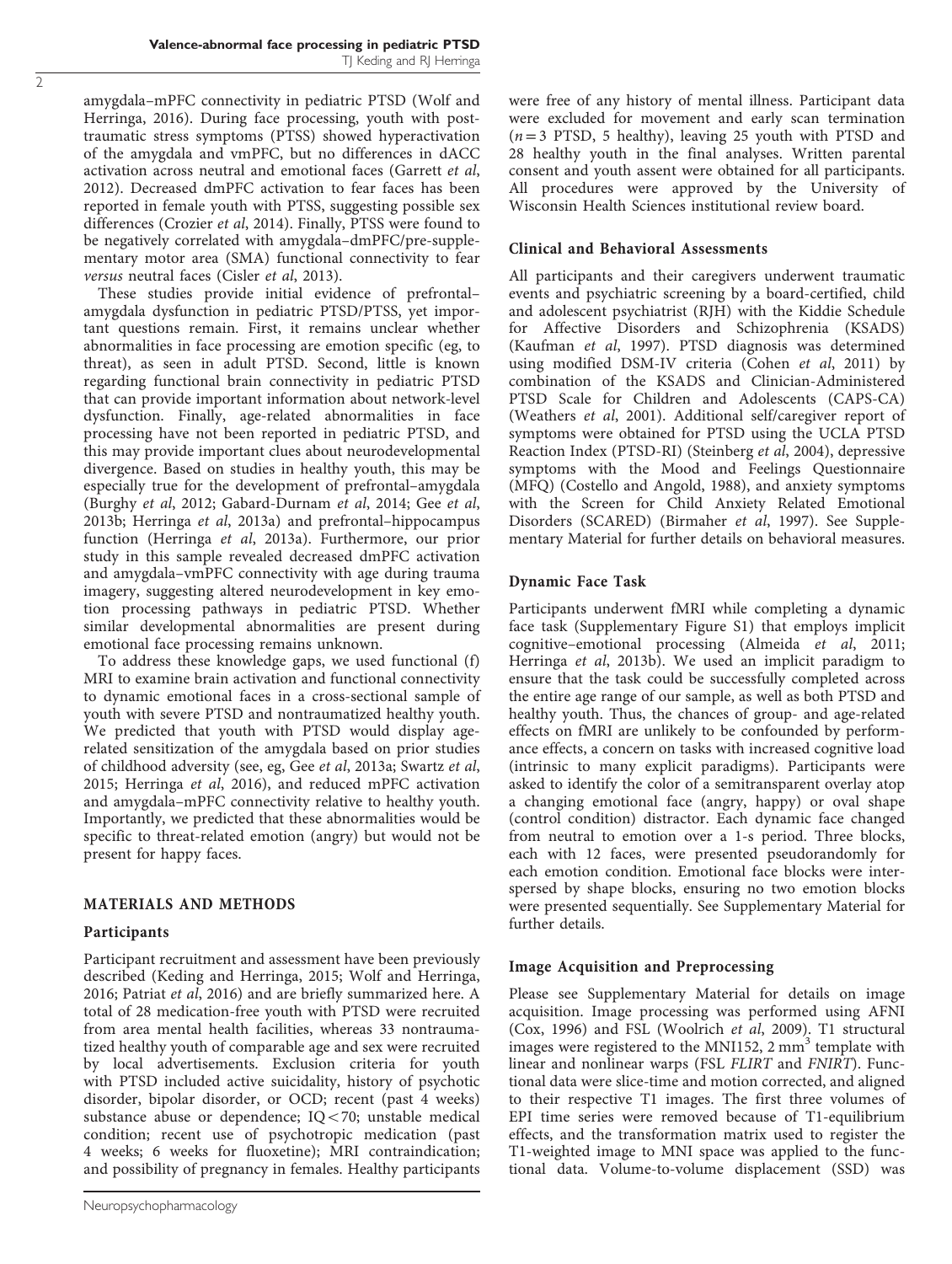estimated from the six rigid body motion registration parameters. Any functional volume with  $SSD > 1$  mm and its preceding volume were censored. Participants with  $\geq 20\%$ of volumes censored were excluded from analysis. Functional data were smoothed using a 6 mm Gaussian kernel. Final voxel size was  $2 \times 2 \times 2$  mm.

#### Statistical Analysis

A first-level, within-subject model was constructed within AFNI 3dDeconvolve. The model included three blocks for each emotion condition, and the shape condition as fixedeffect regressors, modeled with a gamma hemodynamic response function of 1-s duration. Six motion parameters and their derivatives were included as nuisance regressors, along with four polynomial drift terms. General linear tests were used to create emotion-shape contrasts for each emotion block that were then used in group analyses.

A second-level, between-subject model was constructed within AFNI 3dMVM (Chen et al[, 2014\)](#page-7-0). A  $2 \times 2 \times 3$  mixed design included group (healthy, PTSD) as the betweensubject factor, and emotion (angry-shape, happy-shape) and block (1–3) as within-subject factors. Age was included as a covariate and interactions with the primary factors were examined, whereas sex was included as a nuisance covariate. Note that block was modeled to ascertain group differences in habituation/potentiation with repeated stimulus type presentation, as indicated in our prior study [\(Herringa](#page-8-0) et al[, 2013b\)](#page-8-0). Because we did not find any habituation/ potentiation effects by group, we averaged findings across block to facilitate presentation of findings. A priori search regions included bilateral mPFC and amygdala/hippocampus, using masks generated from AFNI standard template. The mPFC mask (Supplementary Figure S2) included the vmPFC (BA 10, 11, 25), dmPFC (BA 6, 8, 9), and ACC (BA 24, 32, 33). Multiple comparison correction was performed using Monte Carlo simulation in AFNI 3dClustSim (version April 2016). At a voxel-wise  $p = 0.01$ , the corrected  $\alpha = 0.05$ cluster threshold was 141 voxels and 32 voxels for the mPFC and amygdala/hippocampus respectively. An additional Bonferroni correction for the use of two a priori search regions was applied (corrected  $\alpha$  = 0.025). Additional results are reported outside of a priori search regions surviving whole-brain correction (cluster threshold 283 voxels).

Psychophysiological interaction (PPI) analysis was conducted within AFNI using seeds derived from our a priori search regions in the activation analysis. Voxel-wise interaction regressors were created using AFNI 3dSynthesize and 3dTfitter, measuring the correlation between voxels in a given seed region with other voxels for each emotion condition versus shape. Interaction regressors and seed time series were entered as additional regressors in the first-level model from the activation analysis, for each seed. Group-level PPI analyses were conducted as described for the activation analysis. Given the exploratory nature of the PPI analyses, we did not apply additional Bonferroni correction for multiple seed regions to reduce the rate of false-negative results.

## Secondary Analyses

Three multiple linear regression models were run on extracted cluster averages in SPSS v. 21 (IBM, Armonk, NY)

to examine (1) potential confounds in group differences, (2) their relationships with PTSD, depression, and anxiety symptoms, and (3) their relationships with trauma exposure measures. Models (2) and (3) were performed within the PTSD group only. Group differences in task performance were also assessed within a separate linear model. All analyses were covaried for age and sex.

Given the high rates of comorbid affective and anxiety disorders in our sample, we used a transdiagnostic, dimensional symptom approach to examine the relationship between symptom measures and brain findings within the PTSD group as previously described [\(Patriat](#page-9-0) et al, 2016). This analysis is summarized here with additional details in Supplementary Material. Using a principal component analysis (PCA) of PTSD, depressive, and anxiety symptoms from the PTSD-RI, MFQ, and SCARED, we extracted five symptom dimension components explaining 74.8% of the total variance in symptom measures: social aversion, hopelessness, negative affect, hyperarousal, and re-experiencing.

#### RESULTS

#### Participant Characteristics and Task Performance

Participant characteristics are displayed in [Table 1.](#page-3-0) The groups did not significantly differ in sex distribution, age, pubertal stage, IQ, or handedness. In addition, there were no group- or age-related differences on task performance. Please see Supplementary Material for further details.

#### Regional Brain Activation

Results in a priori search regions are summarized in [Table 2.](#page-3-0) Additional results including whole brain findings are displayed in Supplementary Table 1. Note that trauma exposure measures (number of trauma types, time elapsed since index trauma, index trauma type) were not significant predictors of activation in the following results.

Within the amygdala and hippocampus, no PTSD main effects were present. However, a group by age interaction was observed in the right amygdala (extending into the anterior hippocampus; [Figure 1a\)](#page-4-0). Here, age was negatively correlated with activation in healthy youth, but positively correlated with activation in PTSD youth across emotion conditions  $(r=-0.43)$ and 0.55, respectively). However, amygdala activation was not related to symptom severity in the PTSD group.

Within the mPFC, a PTSD main effect in the right dmPFC (BA 9; Supplementary Figure S3) revealed greater activation, independent of emotion conditions, in PTSD compared with healthy youth. Furthermore, dmPFC activation was positively correlated with negative affect symptoms in the PTSD group [\(Table 2](#page-3-0) and Supplementary Figure S3). In addition, a group by age interaction was present in the left rACC (BA 32; Supplementary Figure S3). Here, age was negatively correlated with activation in healthy youth, but positively correlated with activation in PTSD youth across emotion conditions (r=− 0.65 and 0.17, respectively). Rostral ACC activation was also positively correlated with negative affect symptoms in the PTSD group ([Table 2](#page-3-0) and Supplementary Figure S3). Finally, a group by emotion interaction was observed in bilateral dACC (BA 24/32; [Figure 1b](#page-4-0)). Surprisingly, PTSD youth showed hyperactivation to happy faces relative to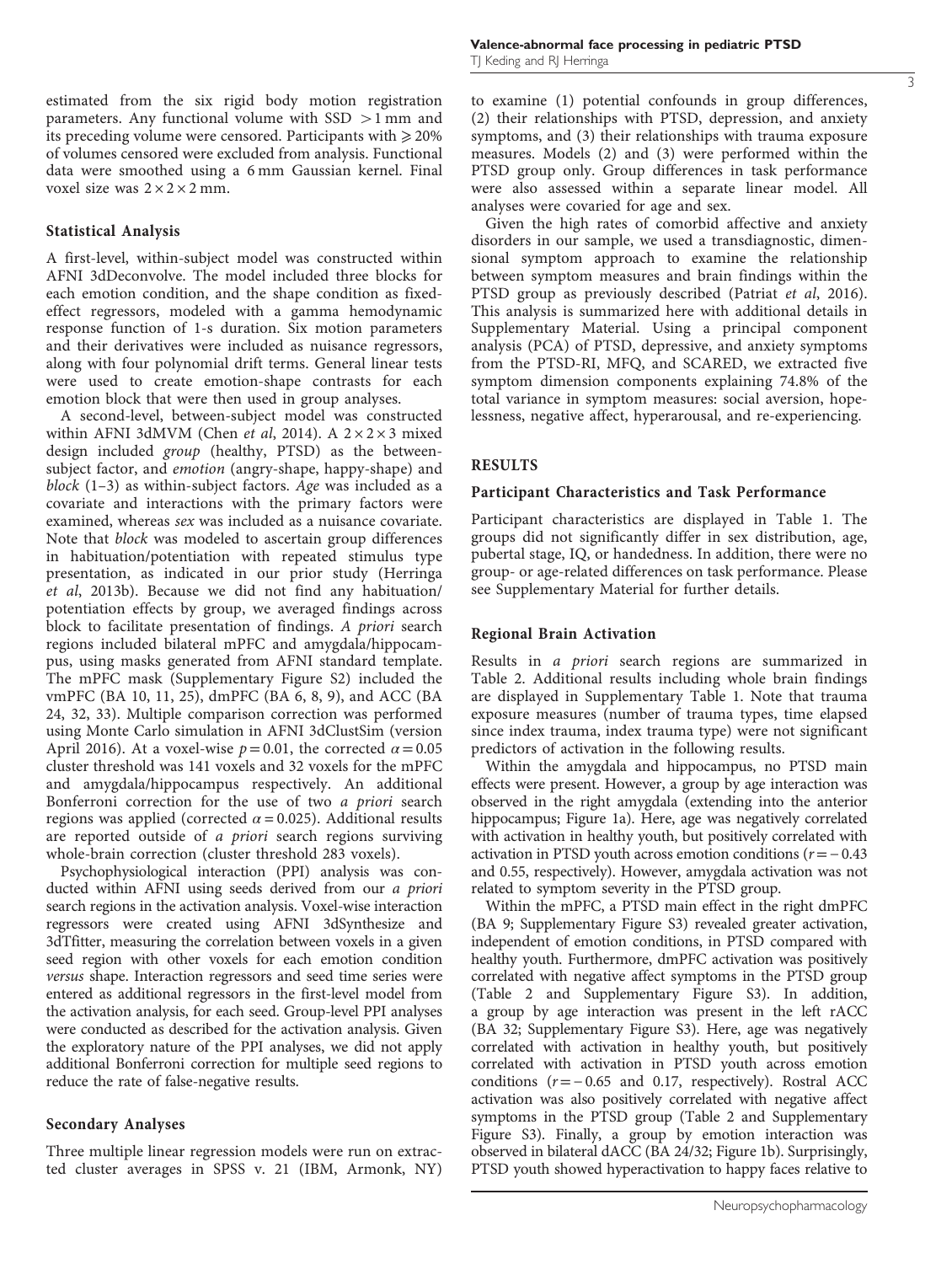## <span id="page-3-0"></span>Table | Participant Characteristics

|                                 | <b>Healthy</b>                        | <b>PTSD</b>                                                                                                                                                              |
|---------------------------------|---------------------------------------|--------------------------------------------------------------------------------------------------------------------------------------------------------------------------|
| N                               | 28 (15 F)                             | 25(16)                                                                                                                                                                   |
| Age (years)                     | 14.2 ( $\pm$ 0.6) range: 8.13 – 18.46 | 14.3 ( $\pm$ 0.6) range: 8.07–18.80                                                                                                                                      |
| Tanner stage                    | 3.3 ( $\pm$ 0.2) range: $1 - 4.75$    | 3.3 ( $\pm$ 0.3) range: $1-5$                                                                                                                                            |
| IQ                              | 108.9 ( $\pm$ 2.6) range: 81 - 133    | 103.3 ( $\pm$ 2.5) range: 77 - 125                                                                                                                                       |
| Left-handed $(n)$               |                                       | 3                                                                                                                                                                        |
| Index trauma $(n)$              |                                       | Sexual abuse (9), traumatic death of loved one (8), witnessing violence (4),<br>accident (3), physical abuse (1)                                                         |
| Comorbid diagnoses (n)          |                                       | Major depressive disorder (18), ADHD (5), social anxiety disorder (5), separation anxiety<br>disorder (3), generalized anxiety disorder (2), depressive disorder NOS (2) |
| PTSD duration (months)          |                                       | 42.0 $(\pm 7.7)$                                                                                                                                                         |
| PTSD Reaction Index             |                                       | 42.8 $(\pm 2.5)$                                                                                                                                                         |
| CAPS-CA                         |                                       | 66.8 $(\pm 4.2)$                                                                                                                                                         |
| <b>MFO</b>                      | 2.8 ( $\pm$ 0.4)                      | 24.3 $(\pm 2.0)$                                                                                                                                                         |
| <b>SCARED</b>                   | 6.6 $(\pm 0.8)$                       | 31.0 $(\pm 2.8)$                                                                                                                                                         |
| Past psychiatric medication (n) |                                       | Stimulant (8), antidepressant (7) $\alpha$ -2 agonist (1), benzodiazepine (1)                                                                                            |

Abbreviations: CAPS–CA, Clinician-Administered PTSD Scale for Children and Adolescents; MFQ, Mood and Feelings Questionnaire; SCARED, Screen for Child Anxiety-Related Emotional Disorders.

The healthy and PTSD groups did not significantly differ in sex distribution, age, Tanner stage, IQ, or handedness. The PTSD Reaction Index was determined by the greater of youth and caregiver scores for each item. CAPS–CA scores were not collected for the first four PTSD participants. The MFQ and SCARED represent the average of youth and caregiver reports. Numbers in parentheses with  $' \pm '$  represent SEM.

Table 2 Summary of Functional Activation Differences between PTSD and Healthy Youth in a Priori Search Regions of the mPFC and Amygdala/Hippocampus (Corrected  $\alpha$  = 0.025)

| <b>Effect</b>   | <b>Direction</b>                | Region        | <b>BA</b>         | k   | Volume $(\mu I)$ Peak F |       | $\mathbf{x}$ | Y     | z     | Post hoc regression<br>(PTSD only)             | Std. $\beta$   | P              |
|-----------------|---------------------------------|---------------|-------------------|-----|-------------------------|-------|--------------|-------|-------|------------------------------------------------|----------------|----------------|
| Group           | $PTSD$ > healthy                | R dmPFC       | 9                 | 258 | 2064                    | 3.32  | -6           | $-40$ | 24    | Negative affect                                | 2.761          | 0.018          |
| Group × emotion | $PTSD>$ healthy:<br>happy-shape | <b>B</b> dACC | 24, 32            | 182 | 1456                    | 7.43  | $-8$         | $-20$ | 30    | Social aversion:<br>angry-shape<br>happy-shape | 0.305<br>3.034 | 0.690<br>0.047 |
| Group × age     | $PTSD$ > healthy                | R amygdala    | $\hspace{0.05cm}$ | 52  | 416                     | 12.53 | $-24$        | 6     | $-20$ | $-$                                            | __             |                |
|                 |                                 | L rACC        | 32                | 218 | 744                     | 16.16 | 12           | $-40$ | 14    | Negative affect                                | 2.001          | 0.021          |

Abbreviations: dACC, dorsal anterior cingulate cortex; dmPFC, dorsomedial prefrontal cortex; rACC, rostral anterior cingulate cortex.

Peak coordinates (x, y, z) are based on the MNI atlas in LPS orientation. All analyses included age and sex as covariates. Correlations with negative affect and social aversion symptoms were conducted in a multivariate regression including only youth with PTSD.

healthy youth, with no differences to angry faces. Dorsal ACC activation to happy faces was positively correlated with social aversion symptoms in the PTSD group, with no correlation for angry faces ([Figure 1b](#page-4-0) and Table 2).

# Functional Connectivity

PPI results for the amygdala and dACC seeds are presented here given their central role in our hypotheses. PPI results for the rACC and dmPFC seeds are presented in Supplementary Material. All results from a priori search regions are summarized in [Table 3](#page-5-0). Additional results, including whole-brain findings, are displayed in Supplementary Table 2.

Right amygdala connectivity. Group by emotion interactions were present with bilateral dmPFC extending into the supplementary motor area (BA 9/8; [Figure 2a](#page-6-0)), and left

ventrolateral (vl)PFC/superior temporal gyrus (BA 47/38; [Figure 2b](#page-6-0)). In each case, PTSD youth showed reduced connectivity to angry faces but increased connectivity to happy faces, the reverse pattern of healthy youth. Amygdala– dmPFC and amygdala–vlPFC connectivity to happy faces were positively correlated with hyperarousal symptoms, with trending negative correlations to angry faces, within the PTSD group ([Figures 2a and b](#page-6-0)).

dACC connectivity. A group by emotion interaction was found with bilateral dmPFC (BA 9; [Figure 2c](#page-6-0)). Here, PTSD youth again showed reduced connectivity to angry faces and increased connectivity to happy faces, the reverse pattern of healthy youth. Dorsal ACC–dmPFC connectivity was associated with trauma load: as the number of trauma types endorsed increased, dACC–dmPFC connectivity decreased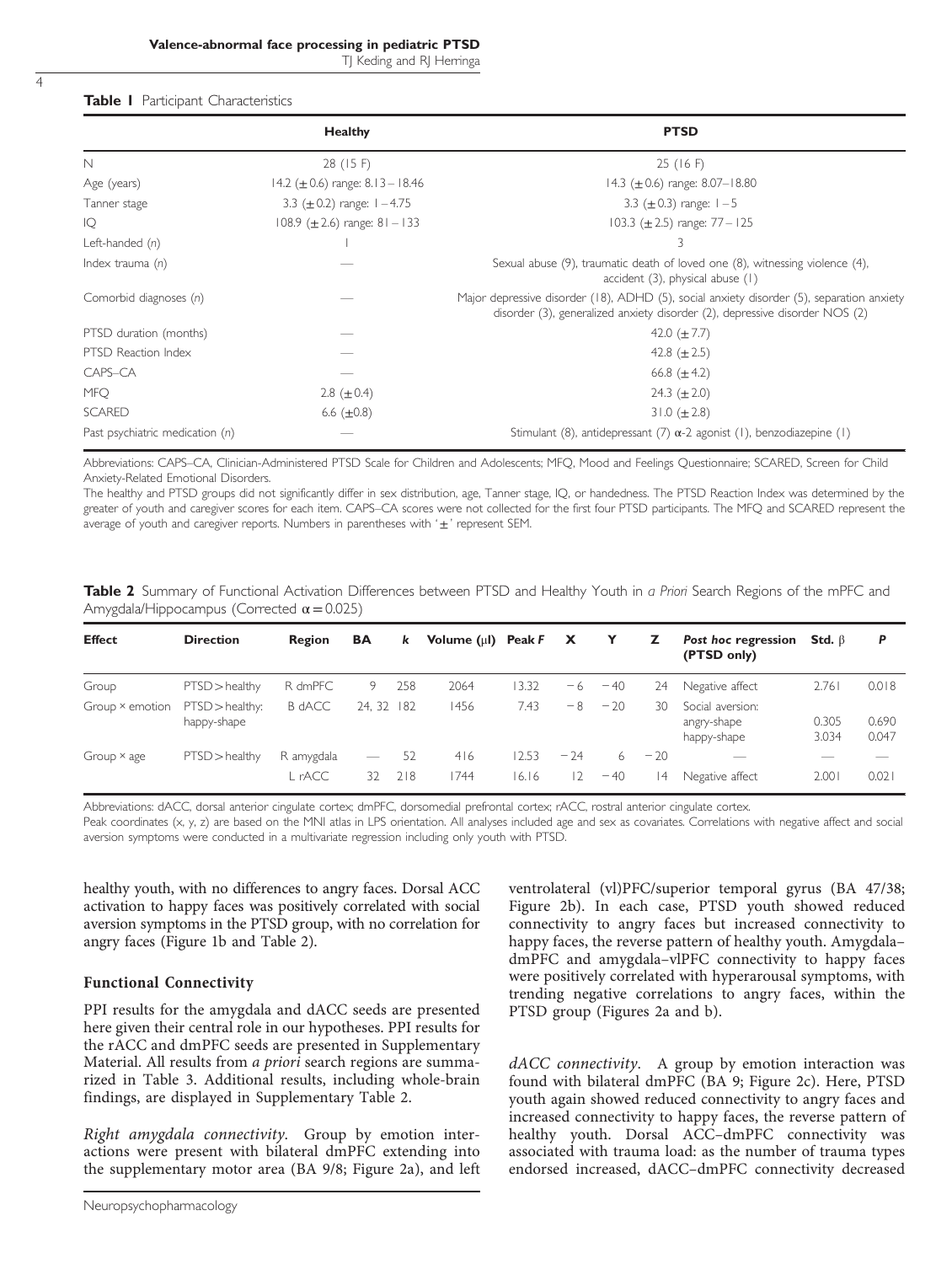Valence-abnormal face processing in pediatric PTSD TJ Keding and RJ Herringa

<span id="page-4-0"></span>

Figure I Regional brain activation abnormalities to dynamic emotional faces in pediatric PTSD. (a) A group by age interaction in right amygdala activation revealed decreases with age in healthy youth, but increased activation with age in PTSD youth across emotion conditions. Age-related findings remained when covaried for PTSD duration and time elapsed since index trauma. (b) Valence-abnormal brain activation to dynamic emotional faces in pediatric PTSD. A group by emotion interaction in the dACC (BA 24, 32) revealed hyperactivation in PTSD youth in the happy-shape contrast relative to healthy youth, with no group differences in the angry-shape contrast. Dorsal ACC activation in the happy-shape contrast was positively associated with social aversion symptoms within the PTSD cohort. All results were covaried for age and sex. Error bars indicate  $\pm 1$  SEM. dACC = dorsal anterior cingulate cortex.

in angry-shape and increased in happy-shape, reaching significance for  $\geq 4$  trauma types endorsed ([Figure 2c](#page-6-0)).

#### Confound Analyses

All results remained significant or trending  $(p<0.1)$  when adjusted for potentially confounding variables. Please see Supplementary Material for further details.

## DISCUSSION

To our knowledge, this is the first study to report age-related and valence-specific functional neural abnormalities during emotional face processing in pediatric PTSD. Consistent with our hypotheses, our study revealed increased amygdala activation with age in pediatric PTSD, suggesting a developmental sensitization of the amygdala to emotional stimuli. Unexpectedly, our study also revealed heightened recruitment of emotion appraisal and regulatory circuits to happy faces, and decreased recruitment to angry faces. These patterns are opposite to that of healthy youth and appear to differ from adult PTSD, where abnormal prefrontal– amygdala function appears specific to negative emotional expressions. Importantly, valence-abnormal prefrontal– amygdala recruitment was associated with social aversion

and hyperarousal symptoms. Together, these findings point to abnormal salience and appraisal processing of emotional faces in pediatric PTSD that may directly contribute to dysregulated fear and anxiety in these youth.

Our findings indicate abnormal function and coupling in a network comprising the amygdala, dACC, and dmPFC. Dorso-rostral aspects of the mPFC have been heavily implicated in emotion appraisal and cognitive–emotional conflict regulation [\(Comte](#page-8-0) et al, 2016; Etkin et al[, 2011;](#page-8-0) [Kalisch](#page-8-0) et al, 2006; [Kalisch and Gerlicher, 2014; Mechias](#page-8-0) et al[, 2010\)](#page-8-0). Notably, these regions contribute to high-level appraisal of emotional stimuli in a context-dependent manner ([Kalisch and Gerlicher, 2014](#page-8-0); [Maren](#page-8-0) et al, 2013), including threat–safety discrimination (Lissek et al[, 2014](#page-8-0)). Abnormal functioning of this network to threat stimuli has been implicated in pathological states of fear and anxiety [\(Etkin and Wager, 2007](#page-8-0); [Wolf and Herringa, 2016](#page-9-0)), putatively via enhanced amygdala responses [\(Mechias](#page-8-0) et al, [2010;](#page-8-0) [Robinson](#page-9-0) et al, 2012).

Within this framework, we originally hypothesized that pediatric PTSD would be characterized by hyperactivation of emotion processing regions (amygdala, dACC) to threatrelated expressions, specifically angry faces. Adult PTSD studies ([Dunkley](#page-8-0) et al, 2016; [Felmingham](#page-8-0) et al, 2010; [Fonzo](#page-8-0) et al[, 2013](#page-8-0)) and studies of childhood trauma exposure (see, eg, [Dannlowski](#page-8-0) et al, 2013; [van Harmelen](#page-9-0) et al, 2013)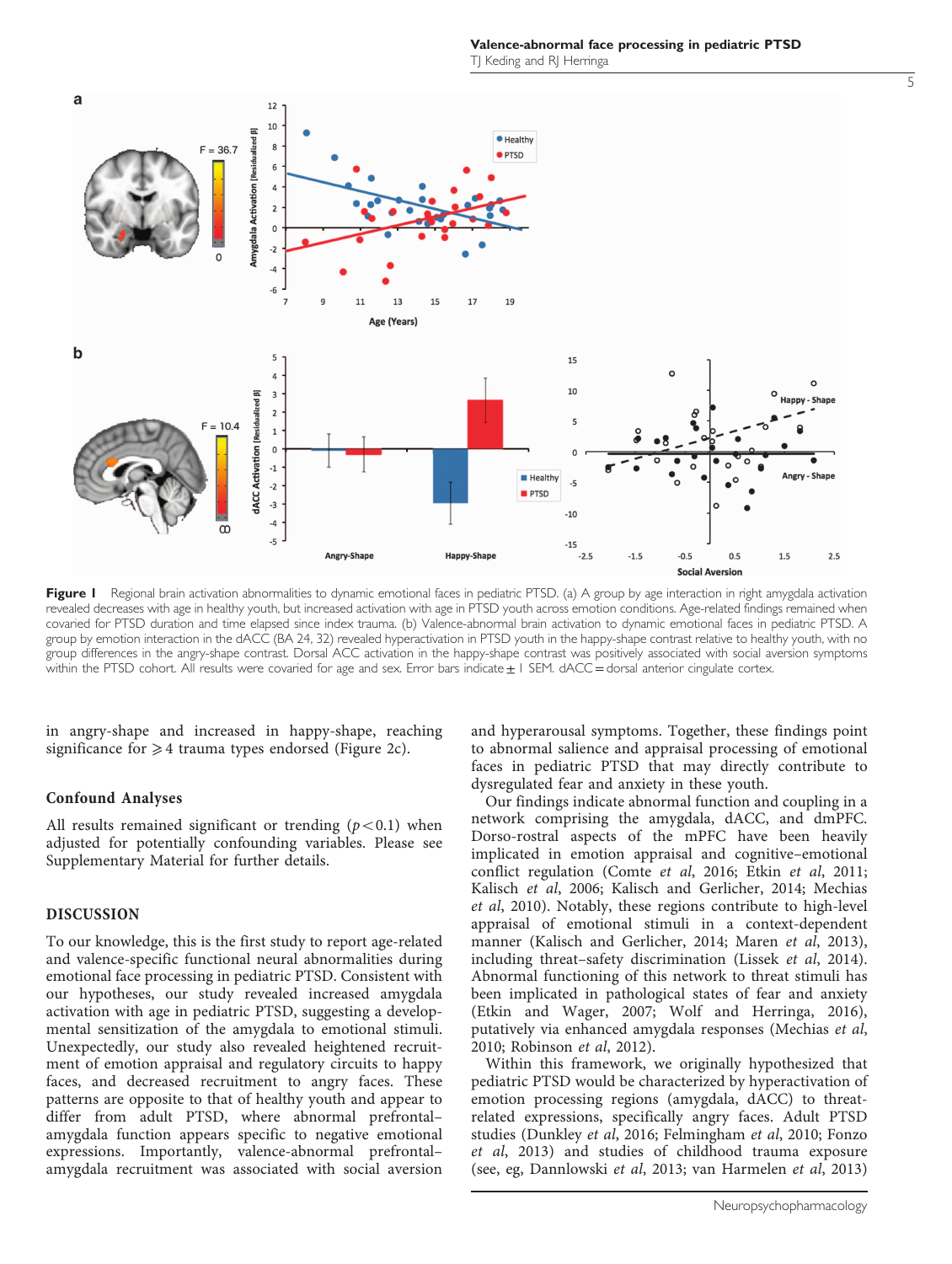<span id="page-5-0"></span>

|                                   |                                                                                                                                                                                                                                    |            |                 |           |                    |                                                     |        |               |               |               | Table 3 Summary of Functional Connectivity Differences between PTSD and Healthy Youth in a Priori Search Regions of the mPFC and Amygdala/Hippocampus (Corrected a=0.025)                                                                                                                                                                                               |                    |                                  |
|-----------------------------------|------------------------------------------------------------------------------------------------------------------------------------------------------------------------------------------------------------------------------------|------------|-----------------|-----------|--------------------|-----------------------------------------------------|--------|---------------|---------------|---------------|-------------------------------------------------------------------------------------------------------------------------------------------------------------------------------------------------------------------------------------------------------------------------------------------------------------------------------------------------------------------------|--------------------|----------------------------------|
| <b>Effect</b>                     | <b>Direction</b>                                                                                                                                                                                                                   | Seed       | Region          | ธี        | ⊻                  | Volume (µl)                                         | Peak F | ×             |               | N             | Post hoc regression (PTSD only)                                                                                                                                                                                                                                                                                                                                         | Std. β             |                                  |
| Group × emotion                   | Healthy > PTSD:<br>PTSD > healthy:<br>angry-shape                                                                                                                                                                                  | B dACC     | <b>B</b> dmPFC  | $\circ$   | 248                | 1984                                                | 13.94  | $\frac{8}{1}$ | $-56$         | 24            | (happy-shape > angry-shape)<br>No. of trauma types <sup>a</sup> :                                                                                                                                                                                                                                                                                                       |                    | 0.146<br>0.417<br>0.208<br>0.040 |
|                                   | happy-shape                                                                                                                                                                                                                        | R amygdala | B dmPFC/<br>SMA | $\circ$   | $\frac{1}{\infty}$ | 6488                                                | 22.96  |               | $-28$         | 54            | Hyperarousal:<br>happy-shape<br>angry-shape                                                                                                                                                                                                                                                                                                                             | $-17.41$<br>24.22  | 0.097<br>0.020                   |
|                                   |                                                                                                                                                                                                                                    |            | L VIPFC/STG     | 7,38<br>4 | 716                | 5728                                                | 24.43  | SO            | $\frac{6}{1}$ | $\frac{8}{1}$ | Hyperarousal:<br>happy-shape<br>angry-shape                                                                                                                                                                                                                                                                                                                             | $-7,805$<br>12.807 | 0.150<br>0.016                   |
| regression within the PTSD group. | "Bilateral dACC-bilateral dmPFC connectivity showed differences between the<br>Abbreviations: dACC, dorsal anterior cingulate cortex; dmPFC, dorsomedial<br>was significantly greater than angry-shape with $\geq 4$ trauma types. |            |                 |           |                    | prefrontal cortex; SMA, supplementary motor cortex. |        |               |               |               | angy-shape and happy-shape contrasts with respect to number of trauma types (F I, 1.7 = 5.151, $p$ = 0.037), where connectivity in happy-shape<br>Peak coordinates (x, y, z) are based on the MNI atlas in LPS orientation. All analyses included age and sex as covariates. Correlations with number of trauma types and hyperarousal were conducted in a multivariate |                    |                                  |

suggest that this is indeed the case. However, our findings indicate that pediatric PTSD is characterized by relatively greater recruitment of emotion appraisal and conflict regulation circuits to happy faces, namely dACC hyperactivation, and increased amygdala–dmPFC and dACC–dmPFC connectivity. This suggests that youth with PTSD engage additional neural resources for successful task completion during happy faces, akin to processing of angry faces in healthy youth. Interestingly, amygdala activation itself did not show emotion-specific differential activation. Rather, valence-abnormal processing may begin with the dACC, the only node in the frontolimbic network to show emotionspecific activation differences.

The current findings extend those of our previous report in this sample examining prefrontal–amygdala function to threat images [\(Wolf and Herringa, 2016\)](#page-9-0). In that study, we found dACC hyperactivation, accompanied by decreased amygdala–dmPFC connectivity, to threat images in PTSD youth. In contrast, the present study found dACC hyperactivation, accompanied by increased amygdala–dmPFC connectivity, to happy faces. One intriguing possibility is that youth with PTSD may engage similar implicit appraisal processes to threat images and happy faces. Here, dACC hyperactivation may reflect greater ambiguity of happy expressions with respect to threat. This notion is supported by the relationship between dACC activation and social aversion symptoms. At the same time, youth with PTSD may implicitly engage compensatory circuits, as suggested by increased amygdala–dmPFC coupling to happy faces, to allow successful task completion. On the other hand, the lack of dACC response to angry faces, combined with decreased amygdala–dmPFC coupling, may indicate insufficient recruitment of appraisal and regulatory resources to canonical threat expressions in pediatric PTSD. Together, these neural patterns suggest abnormal implicit threat–safety processing of emotional expressions, consistent with reports of abnormal facial emotion recognition in maltreated youth (Pollak et al[, 2000; Pollak and Kistler, 2002; Pollak and](#page-9-0) [Tolley-Schell, 2003\)](#page-9-0).

Similarly, functional connectivity analyses revealed valence-abnormal connectivity between the dACC and dmPFC in pediatric PTSD. Here, youth with PTSD display increased dACC–dmPFC connectivity to happy faces, but decreased connectivity to angry faces. The dmPFC has been implicated in emotion appraisal, including the prediction of others' intentions based on facial information ([Bzdok](#page-7-0) et al, [2013](#page-7-0); [Isoda and Noritake, 2013;](#page-8-0) [Rushworth](#page-9-0) et al, 2013). Functional connectivity between the dACC and dmPFC has also been implicated in the evaluation of others' mental states (Li et al[, 2014\)](#page-8-0). In light of this, increased dACC–dmPFC connectivity to happy faces may reflect increased ambiguity in positive expressions, eliciting greater recruitment of regions involved in emotion appraisal.

Youth with PTSD also show increased amygdala–dmPFC and amygdala–vlPFC connectivity to happy faces, but decreased connectivity to angry faces. The amygdala, dmPFC, and vlPFC are key nodes in a network engaged during the evaluation of trustworthiness of other human faces [\(Bzdok](#page-7-0) et al, 2012), and their recruitment increases with cognitive–emotional conflict to emotional faces in healthy adults (Zaki et al[, 2010](#page-9-0)). Furthermore, the dmPFC and vlPFC have been implicated in the regulation of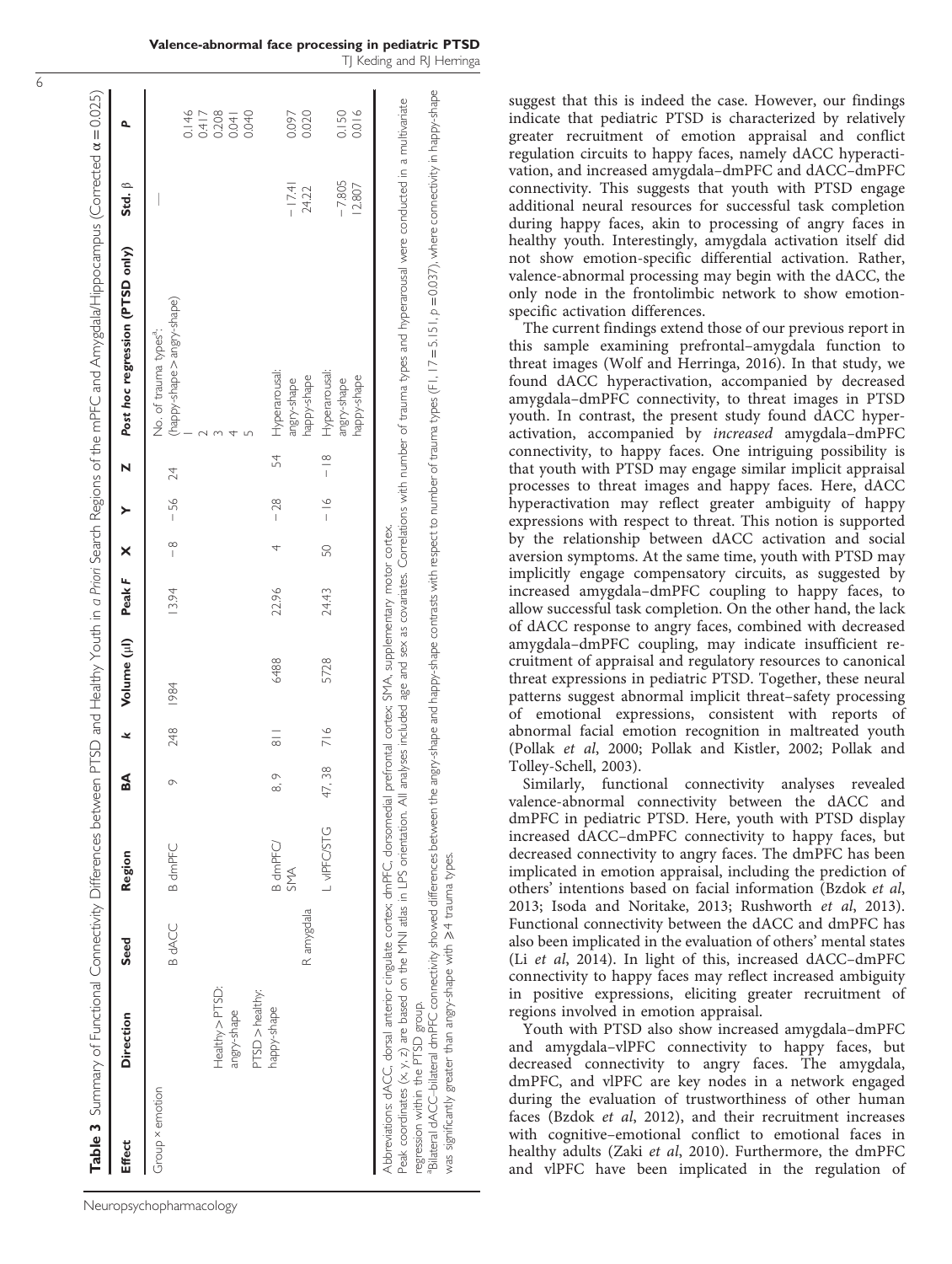Valence-abnormal face processing in pediatric PTSD TJ Keding and RJ Herringa

<span id="page-6-0"></span>

Figure 2 Valence-abnormal functional connectivity to dynamic emotional faces in pediatric PTSD. Seeds used in the connectivity analysis were derived from regional activation findings in the mPFC and amygdala/hippocampus. Group by emotion interactions were observed for functional connectivity in prefrontal– amygdala pathways involved in emotion appraisal and regulation. In each case, PTSD youth showed decreased functional connectivity to angry faces, but increased connectivity to happy faces, the reverse pattern of healthy youth. (a) Right amygdala to bilateral dmPFC/SMA that was positively and negatively associated with hyperarousal symptoms in the happy-shape and angry-shape contrasts respectively; (b) right amygdala to left vlPFC/STG that was positively and negatively associated with hyperarousal symptoms in the happy-shape and angry-shape contrasts respectively; and (c) bilateral dACC to bilateral dmPFC that was positively and negatively associated with trauma type load in the happy-shape and angry-shape contrasts respectively. All results were covaried for age and sex. Error bars indicate i SEM. dmPFC = dorsomedial prefrontal cortex; SMA = supplementary motor area; dACC = dorsal anterior cingulate cortex; vlPFC =ventromedial prefrontal cortex; STG = superior temporal gyrus.

emotional responses through their connections with the amygdala (Kim et al[, 2013](#page-8-0); Lee et al[, 2012\)](#page-8-0). Thus, it appears that pediatric PTSD is characterized by valence-inappropriate recruitment of emotion regulatory pathways while viewing happy and angry faces. Although this may allow for successful task completion, it may also reflect abnormal salience and appraisal processing of emotional faces, a notion supported by the association of these connectivity patterns with hyperarousal symptoms.

We find evidence of age-related abnormalities in amygdala function in pediatric PTSD that may indicate abnormal functional brain development. Consistent with prior studies in typically developing samples (Gee et al[, 2013b;](#page-8-0) [Vink](#page-9-0) et al, [2014\)](#page-9-0), our healthy youth show decreased amygdala activation with age irrespective of face valence. In contrast, youth with PTSD show increased amygdala activation with age.

These age-related findings remained in the PTSD group when covarying for illness duration and time elapsed since index trauma, suggesting they are not secondary to these effects. Interestingly, amygdala activation was not related to symptom severity in the PTSD group, suggesting it may reflect a normative sensitization to face stimuli across development that could confer enhanced threat detection. Indeed, multiple studies have shown that childhood adversity and trauma are associated with amygdala hyperactivation by adulthood irrespective of symptoms (see, eg, Gee et al[, 2013a;](#page-8-0) [Herringa](#page-8-0) et al, 2016; Kim et al[, 2013](#page-8-0); [McCrory](#page-8-0) et al, 2011; [Swartz](#page-9-0) et al, 2015). Thus, although age-related sensitization of the amygdala may be present in youth who develop PTSD, the current study findings suggest that valence-abnormal processing in higher-level cortical regions may ultimately be responsible for the expression of PTSD. Future work,

7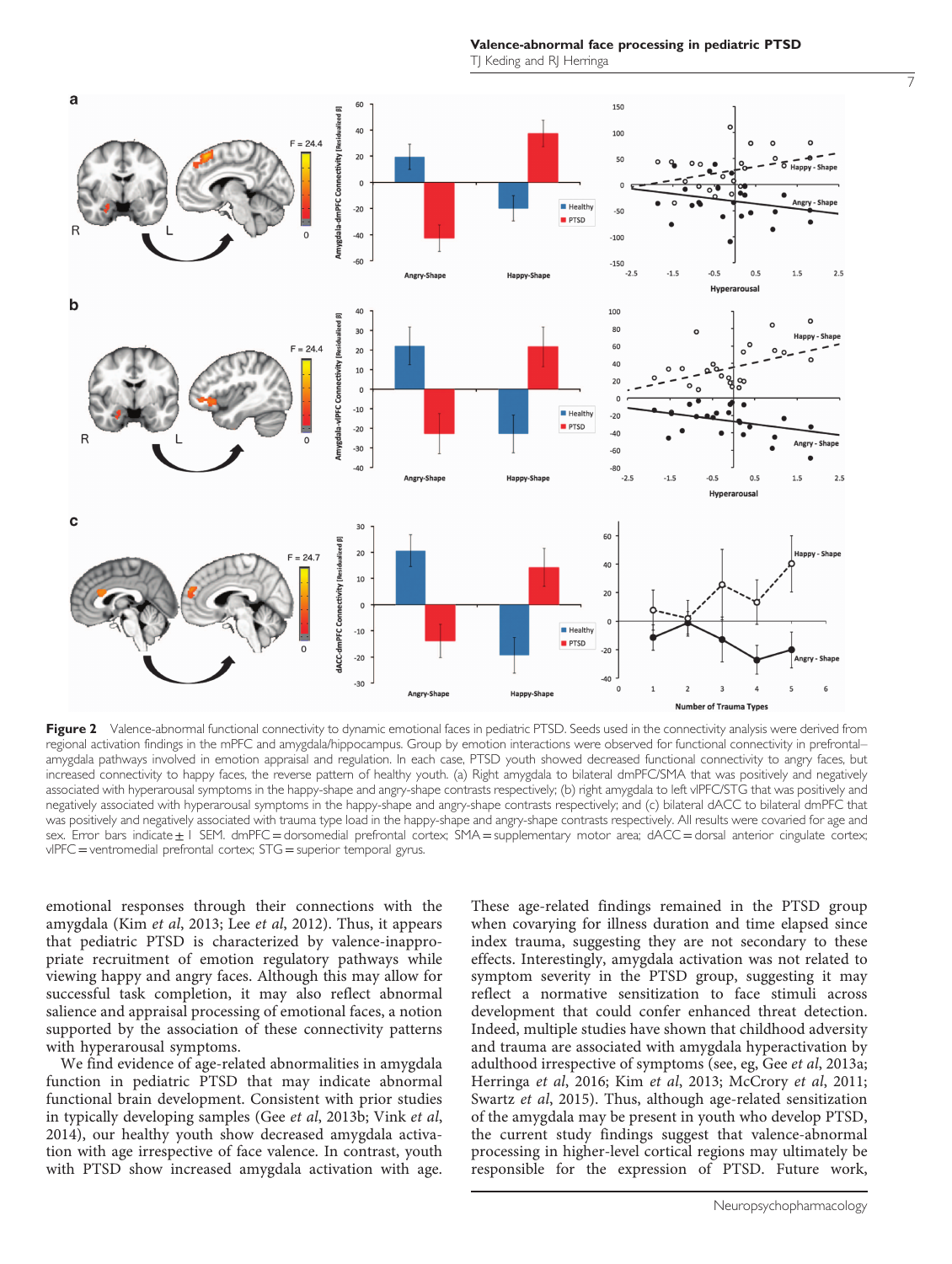<span id="page-7-0"></span>including treatment intervention designs, would be merited to explore these possibilities.

The results presented here show partial overlap with the few existing fMRI studies of pediatric PTSD/PTSS. Adolescents with PTSS show amygdala and mPFC hyperactivation to neutral and emotional faces ([Garrett](#page-8-0) et al, 2012), and this is consistent with our findings of amygdala sensitization with age and dmPFC hyperactivation. In both studies, mPFC activation was positively related to symptom severity. On the other hand, [Crozier](#page-8-0) et al (2014) reported sex differences in dmPFC activation, where maltreated males showed hyperactivation but maltreated females showed hypoactivation to fear faces. Surprisingly, other studies of pediatric PTSS/PTSD have not reported dACC hyperactivation [\(Crozier](#page-8-0) et al, 2014; [Garrett](#page-8-0) et al, 2012; Yang et al[, 2004](#page-9-0)) that we have observed in our sample across different emotion tasks [\(Wolf and](#page-9-0) [Herringa, 2016](#page-9-0)). One possible reason for this is greater PTSD severity and comorbidity within the current sample, where other studies have recruited youth based on lower symptom thresholds. Finally, [Cisler](#page-8-0) et al (2013) found a negative relationship between PTSD symptom severity and amygdala–dmPFC/pre-SMA connectivity to fearful faces in girls with a history of assault. This is perhaps one of the most consistent findings to date in pediatric PTSD/PTSS, with both the current study and our prior study ([Wolf and](#page-9-0) [Herringa, 2016](#page-9-0)) showing decreased amygdala–dmPFC connectivity to negative emotional stimuli, and further predicting PTSD severity.

The present study details novel findings regarding neural dysfunction in pediatric PTSD. It is not, however, without limitations. First, the lack of a healthy, trauma-exposed comparison group mitigates interpretation of results exclusively in light of PTSD and not trauma exposure per se. Yet, secondary analyses revealed differential relationships with trauma exposure and PTSD, with the benefit of examining these variables within subjects. Second, although our post hoc analyses suggest specificity of neural abnormalities to PTSD, anxiety, and depression symptom dimensions, we cannot determine diagnostic specificity given that PTSD status was the primary inclusion criterion in the clinical group. It is also important to note that PCA components were derived from a relatively small sample of youth and may not generalize to other study populations. Third, network abnormalities for PTSD main effects (with no valence effect) could reflect general face processing abnormalities. In addition, caution should be taken to avoid reverse inference errors with regard to fMRI. Although not confounded by task performance, we cannot definitively conclude whether neural abnormalities reflect compensation, state, or trait effects in our sample given the cross-sectional nature of the study. On the other hand, relating network abnormalities to a third variable, such as symptom severity, does allow for reasonable interpretation of functional abnormalities. Finally, it is possible that stimulus differences account for the apparent neural differences between adult and pediatric PTSD, given that many adult PTSD studies use fear and not angry faces.

In conclusion, the present study offers novel insights into the neural dysfunction associated with emotional face processing in pediatric PTSD. Our findings suggest that pediatric PTSD is characterized by paradoxical, valenceabnormal prefrontal–amygdala recruitment during emotional face processing. These neural patterns suggest that youth with PTSD may require increased appraisal and regulatory resources for happy faces for successful task completion, akin to processing angry faces in healthy youth. These neural abnormalities suggest that positive emotional expressions may carry a greater degree of ambiguity and salience, whereas negative expressions have become reliably predictable for these afflicted youth. Although conceivably adaptive in abusive environments, abnormal face processing may come at the cost of poor or inefficient threat–safety discrimination, requiring heightened neural appraisal and regulatory resources in putatively safe contexts. Future studies would be merited to explore these findings longitudinally and assess whether successful treatment may restore normal functioning and development of this circuitry in pediatric PTSD.

#### FUNDING AND DISCLOSURE

The authors declare no conflict of interest.

## ACKNOWLEDGMENTS

We thank Rachael Meline and Allison Blumenfeld who served as the study coordinators; Ariel Sherman, Erika Vassar-Olsen, Erin Long, Amanda Timek, and Shelby Weaver for assisting in study recruitment; Rick Wolf, Remi Patriat, and Dr Rasmus Birn for providing assistance with data analysis; and finally, Dr Richard Davidson for providing editorial comments on the manuscript. Funding for this study was provided by the National Institute of Mental Health Career Development Award (K08 MH100267, to RJH), American Academy of Child and Adolescent Psychiatry Junior Investigator Award (to RJH), NARSAD Young Investigator Grant (to RJH), University of Wisconsin Institute for Clinical and Translational Research Translational Pilot Grant Award (NIH/NCATS UL1TR000427, to RJH), and the University of Wisconsin School of Medicine and Public Health.

#### REFERENCES

- Almeida JRC, de Kronhaus DM, Sibille EL, Langenecker SA, Versace A, Labarbara EJ et al (2011). Abnormal left-sided orbitomedial prefrontal cortical-amygdala connectivity during happy and fear face processing: a potential neural mechanism of female MDD. Front Psychiatry 2: 69.
- Birmaher B, Khetarpal S, Brent D, Cully M, Balach L, Kaufman J et al (1997). The Screen for Child Anxiety Related Emotional Disorders (SCARED): scale construction and psychometric characteristics. J Am Acad Child Adolesc Psychiatry 36: 545–553.
- Burghy CA, Stodola DE, Ruttle PL, Molloy EK, Armstrong JM, Oler JA et al (2012). Developmental pathways to amygdalaprefrontal function and internalizing symptoms in adolescence. Nat Neurosci 15: 1736–1741.
- Bzdok D, Langner R, Hoffstaedter F, Turetsky BI, Zilles K, Eickhoff SB (2012). The modular neuroarchitecture of social judgments on faces. Cereb Cortex 22: 951–961.
- Bzdok D, Langner R, Schilbach L, Engemann DA, Laird AR, Fox PT et al (2013). Segregation of the human medial prefrontal cortex in social cognition. Front Hum Neurosci 7: 232.
- Chen G, Adleman NE, Saad ZS, Leibenluft E, Cox RW (2014). Applications of multivariate modeling to neuroimaging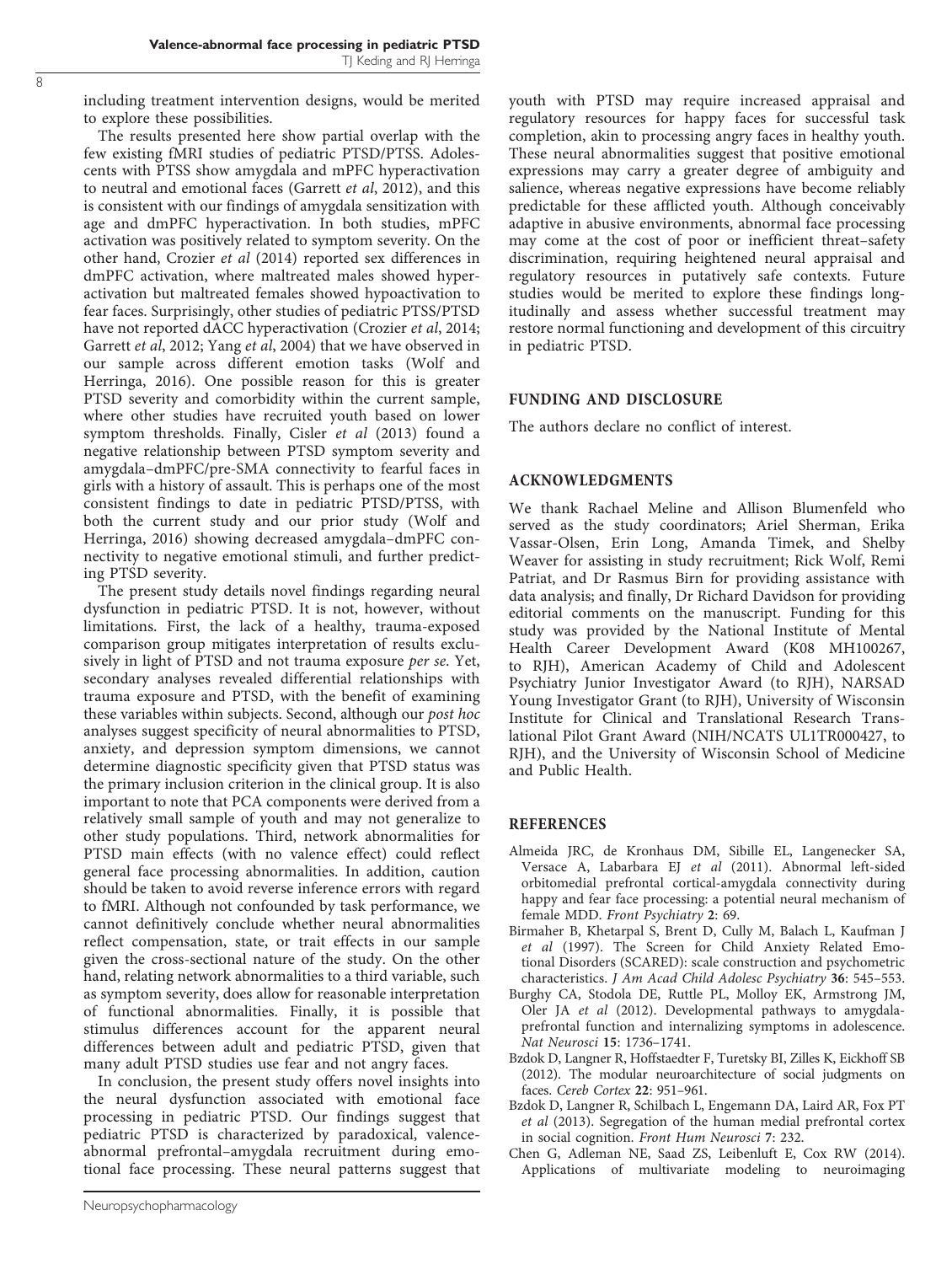<span id="page-8-0"></span>group analysis: a comprehensive alternative to univariate general linear model. Neuroimage 99: 571–588.

- Cisler JM, Scott Steele J, Smitherman S, Lenow JK, Kilts CD (2013). Neural processing correlates of assaultive violence exposure and PTSD symptoms during implicit threat processing: a networklevel analysis among adolescent girls. Psychiatry Res 214: 238–246.
- Cohen JA, Mannarino AP, Iyengar S (2011). Community treatment of posttraumatic stress disorder for children exposed to intimate partner violence: a randomized controlled trial. Arch Pediatr Adolesc Med 165: 16–21.
- Cohen JA, Scheeringa MS (2009). Post-traumatic stress disorder diagnosis in children: challenges and promises. Dialogues Clin Neurosci 11: 91–99.
- Comte M, Schön D, Coull JT, Reynaud E, Khalfa S, Belzeaux R et al (2016). Dissociating bottom-up and top-down mechanisms in the cortico-limbic system during emotion processing. Cereb Cortex 26: 144–155.
- Costello EJ, Angold A (1988). Scales to assess child and adolescent depression: checklists, screens, and nets. J Am Acad Child Adolesc Psychiatry 27: 726–737.
- Cox RW (1996). AFNI: software for analysis and visualization of functional magnetic resonance neuroimages. Comput Biomed Res 29: 162–173.
- Crozier JC, Wang L, Huettel SA, De Bellis MD (2014). Neural correlates of cognitive and affective processing in maltreated youth with posttraumatic stress symptoms: does gender matter? Dev Psychopathol 26: 491–513.
- Dannlowski U, Kugel H, Huber F, Stuhrmann A, Redlich R, Grotegerd D et al (2013). Childhood maltreatment is associated with an automatic negative emotion processing bias in the amygdala. Hum Brain Mapp 34: 2899–2909.
- Dunkley BT, Pang EW, Sedge PA, Jetly R, Doesburg SM, Taylor MJ (2016). Threatening faces induce fear circuitry hypersynchrony in soldiers with post-traumatic stress disorder. Heliyon 2: e00063.
- Etkin A, Egner T, Kalisch R (2011). Emotional processing in anterior cingulate and medial prefrontal cortex. Trends Cogn Sci 15: 85–93.
- Etkin A, Wager TD (2007). Functional neuroimaging of anxiety: a meta-analysis of emotional processing in PTSD, social anxiety disorder, and specific phobia. Am J Psychiatry 164: 1476–1488.
- Felmingham K, Williams LM, Kemp AH, Liddell B, Falconer E, Peduto A et al (2010). Neural responses to masked fear faces: sex differences and trauma exposure in posttraumatic stress disorder. J Abnorm Psychol 119: 241–247.
- Fonzo GA, Flagan TM, Sullivan S, Allard CB, Grimes EM, Simmons AN et al (2013). Neural functional and structural correlates of childhood maltreatment in women with intimatepartner violence-related posttraumatic stress disorder. Psychiatry Res 211: 93–103.
- Fonzo GA, Simmons AN, Thorp SR, Norman SB, Paulus MP, Stein MB (2010). Exaggerated and disconnected insular-amygdalar blood oxygenation level-dependent response to threat-related emotional faces in women with intimate-partner violence posttraumatic stress disorder. Biol Psychiatry 68: 433–441.
- Gabard-Durnam LJ, Flannery J, Goff B, Gee DG, Humphreys KL, Telzer E et al (2014). The development of human amygdala functional connectivity at rest from 4 to 23 years: a crosssectional study. Neuroimage 95: 193–207.
- Garrett AS, Carrion V, Kletter H, Karchemskiy A, Weems CF, Reiss A (2012). Brain activation to facial expressions in youth with PTSD symptoms. Depress Anxiety 29: 449–459.
- Gee DG, Gabard-Durnam LJ, Flannery J, Goff B, Humphreys KL, Telzer EH et al (2013a). Early developmental emergence of human amygdala-prefrontal connectivity after maternal deprivation. Proc Natl Acad Sci USA 110: 15638–15643.
- Gee DG, Humphreys KL, Flannery J, Goff B, Telzer EH, Shapiro M et al (2013b). A developmental shift from positive to negative connectivity in human amygdala-prefrontal circuitry. J Neurosci 33: 4584–4593.
- Gilboa A, Shalev AY, Laor L, Lester H, Louzoun Y, Chisin R et al (2004). Functional connectivity of the prefrontal cortex and the amygdala in posttraumatic stress disorder. Biol Psychiatry 55: 263–272.
- Hayes JP, Hayes SM, Mikedis AM (2012). Quantitative metaanalysis of neural activity in posttraumatic stress disorder. Biol Mood Anxiety Disord 2: 9.
- Herringa RJ, Birn RM, Ruttle PL, Burghy CA, Stodola DE, Davidson RJ et al (2013a). Childhood maltreatment is associated with altered fear circuitry and increased internalizing symptoms by late adolescence. Proc Natl Acad Sci USA 110: 19119–19124.
- Herringa RJ, Burghy CA, Stodola DE, Fox ME, Davidson RJ, Essex MJ (2016). Enhanced prefrontal-amygdala connectivity following childhood adversity as a protective mechanism against internalizing in adolescence. Biol Psychiatry Cog Neurosci Neuroimag 1: 326–334.
- Herringa RJ, Phillips ML, Fournier JC, Kronhaus DM, Germain A (2013b). Childhood and adult trauma both correlate with dorsal anterior cingulate activation to threat in combat veterans. Psychol Med 43: 1533–1542.
- Isoda M, Noritake A (2013). What makes the dorsomedial frontal cortex active during reading the mental states of others? Front Neurosci 7: 232.
- Kalisch R, Gerlicher AMV (2014). Making a mountain out of a molehill: on the role of the rostral dorsal anterior cingulate and dorsomedial prefrontal cortex in conscious threat appraisal, catastrophizing, and worrying. Neurosci Biobehav Rev 42: 1–8.
- Kalisch R, Wiech K, Critchley HD, Dolan RJ (2006). Levels of appraisal: a medial prefrontal role in high-level appraisal of emotional material. Neuroimage 30: 1458–1466.
- Kaufman J, Birmaher B, Brent D, Rao U, Flynn C, Moreci P et al (1997). Schedule for Affective Disorders and Schizophrenia for School-Age Children-Present and Lifetime Version (K-SADS-PL): initial reliability and validity data. J Am Acad Child Adolesc Psychiatry 36: 980–988.
- Keding TJ, Herringa RJ (2015). Abnormal structure of fear circuitry in pediatric post-traumatic stress disorder. Neuropsychopharmacology 40: 537–545.
- Kim P, Evans GW, Angstadt M, Ho SS, Sripada CS, Swain JE et al (2013). Effects of childhood poverty and chronic stress on emotion regulatory brain function in adulthood. Proc Natl Acad Sci USA 110: 18442–18447.
- Lee H, Heller AS, van Reekum CM, Nelson B, Davidson RJ (2012). Amygdala-prefrontal coupling underlies individual differences in emotion regulation. Neuroimage 62: 1575–1581.
- Li W, Mai X, Liu C (2014). The default mode network and social understanding of others: what do brain connectivity studies tell us. Front Hum Neurosci 8: 74.
- Lissek S, Bradford DE, Alvarez RP, Burton P, Espensen-Sturges T, Reynolds RC et al (2014). Neural substrates of classically conditioned fear-generalization in humans: a parametric fMRI study. Soc Cogn Affect Neurosci 9: 1134–1142.
- Maren S, Phan KL, Liberzon I (2013). The contextual brain: implications for fear conditioning, extinction and psychopathology. Nat Rev Neurosci 14: 417–428.
- McCrory EJ, De Brito SA, Sebastian CL, Mechelli A, Bird G, Kelly PA et al (2011). Heightened neural reactivity to threat in child victims of family violence. Curr Biol 21: R947–R948.
- McLaughlin KA, Koenen KC, Hill ED, Petukhova M, Sampson NA, Zaslavsky AM et al (2013). Trauma exposure and posttraumatic stress disorder in a national sample of adolescents. J Am Acad Child Adolesc Psychiatry 52: 815–830 e14.
- Mechias M-L, Etkin A, Kalisch R (2010). A meta-analysis of instructed fear studies: implications for conscious appraisal of threat. Neuroimage 49: 1760–1768.
- Milad MR, Pitman RK, Ellis CB, Gold AL, Shin LM, Lasko NB et al (2009). Neurobiological basis of failure to recall extinction memory in posttraumatic stress disorder. Biol Psychiatry 66: 1075–1082.